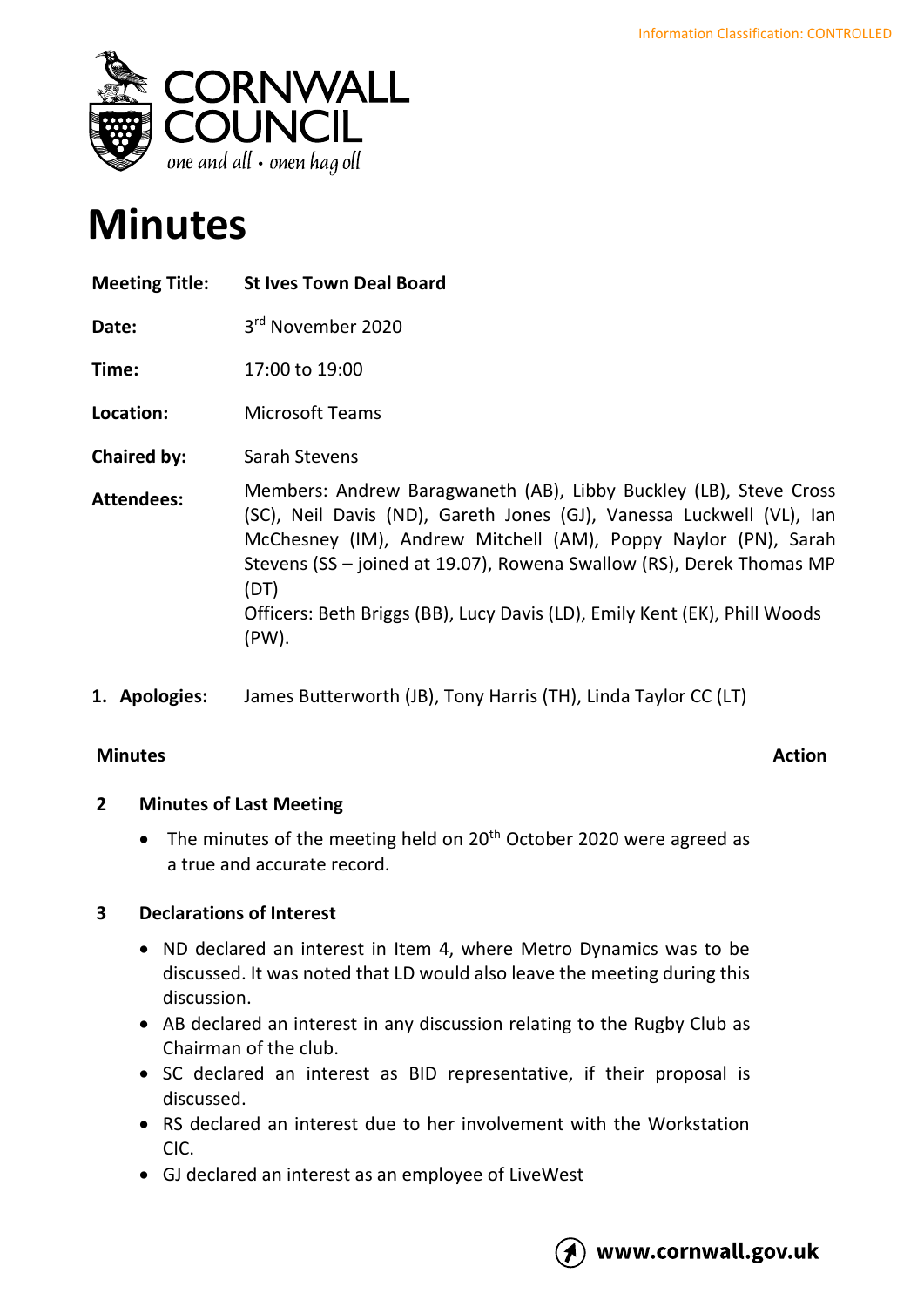• EK, PW and AM to leave during any items relating to Cornwall Council.

### **4 Projects subgroup**

- SS advised that this was an opportunity for Members to review the recommendations to the Board and discuss the projects which should go forward for inclusion in the TIP.
- **BID proposal** AB raised the possibility of reconsidering the BID traffic calming proposal which had previously not been progressed.
- SC reiterated his interest in this item and left the meeting at 17:09.
- It was noted that, although this project had not progressed to scoring when originally considered by the Board, now that the project shortlist for the TIP had been considered in more detail and the themes were emerging, it was worth revisiting this proposal as a good strategic fit with the TIP.
- Members noted the complexity of shaping the projects for the TIP and that this was in iterative process with the project list needing to be revised in line with developing clusters/themes of projects, as required by Government.
- The project was originally turned down based on concerns over revenue vs capital spend and necessity for development revenue, and the fact the proposal was not explicit in terms of strategic fit.
- However it was noted that the project would have benefits for town centre businesses, Covid recovery and improvement of air quality.
- There had been a positive response from residents to the recent pedestrianisation initiative, although it was noted that a number fo exemptions had been issued for residents and businesses, something which would need to be carefully considered.
- AM felt that this project would require a referendum in the town.
- LD provided an overview of the BID proposal to remind Members of the content.
- Members felt that a resident consultation would be required.
- Members considered that the barrier system could be flexible and adapted to the town's needs at different times of the year.
- It was noted that Stage 1 of the proposal entailed feasibility work that would include public consultation and planning.
- Stage 2 estimate was subject to change based on the outcomes of stage 1.
- It was noted that this initiative would fit with the larger scale plan at Cornwall Council in terms of keeping road traffic down post-Covid.
- VL advised that her understanding was that costings had been built into the estimates for 15 years' upkeep. She also advised that Cormac would conduct feasibility work to establish suitable locations.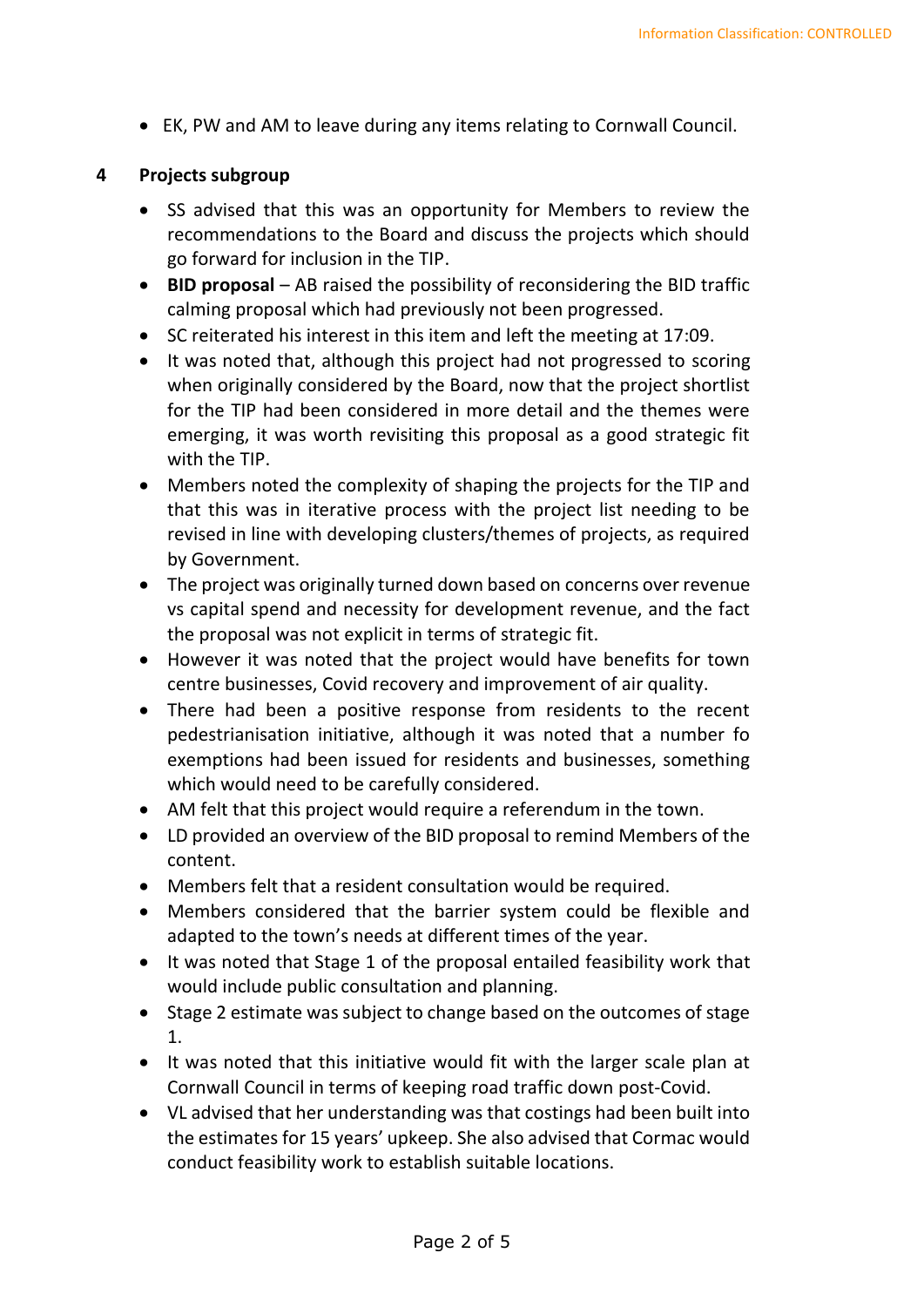- It was noted that this project aligned with the transport strategy drawn up previously, as well as the Neighbourhood Plan.
- EK clarified that the feasibility work would likely be required during business case development and, as such, the Town Deal funding would not have been released. She noted that up to 10% of the TIP could be made up of revenue spend, but that a careful look at resourcing development of Stage 2 was required, as well as any use of the capacity fund should there be any remaining funds available at that stage.
- Members considered whether BID or Cormac could assist with resourcing this work.
- EK noted that a wider strategic conversation with Cornwall Council colleagues would be required in terms of a contribution to development work across a number of projects.
- It was agreed by the Board that this project would progress to scoring, subject to clarification by BID regarding deliverability, resourcing and strategic fit.
- **ACTION:** LD to go back to BID with this information/request for feedback.
- **ACTION:** LD to obtain a copy of the transport strategy.
- SC re-joined the meeting at 17:40
- **Acquisition of town centre building** the details of the building in question were not made public due to commercial sensitivities.
- Members considered the inclusion of exploring the purchase, with the possibility of tying in projects that had previously been considered but had deliverability concerns due to lack of identified space such as the archive, hospitality training facility and Kids R Us.
- The Board agreed in principle to explore this project in further detail.
- DT noted an offer of assistance should it be required.
- **Palais de Danse** EK related this proposal back to the 'tippex test' which should be borne in mind when writing the TIP, in that removal of the name of the Town should still leave a clear town identity.
- There was concern over the lack of community focus in the proposal, and also potential competition with the Guildhall. Members also noted the low level of match funding in the proposal.
- Members considered that the proposal could be funded via other routes and did not wish to take it forward.
- **Sport Hub** RS noted her concern with overlap between this project and the Workstation CIC project.
- SS felt that the level of detail received regarding the Workstation CIC proposal had not allowed Members a full understanding of the potential overlap and felt that the sharing of information from both sides was important.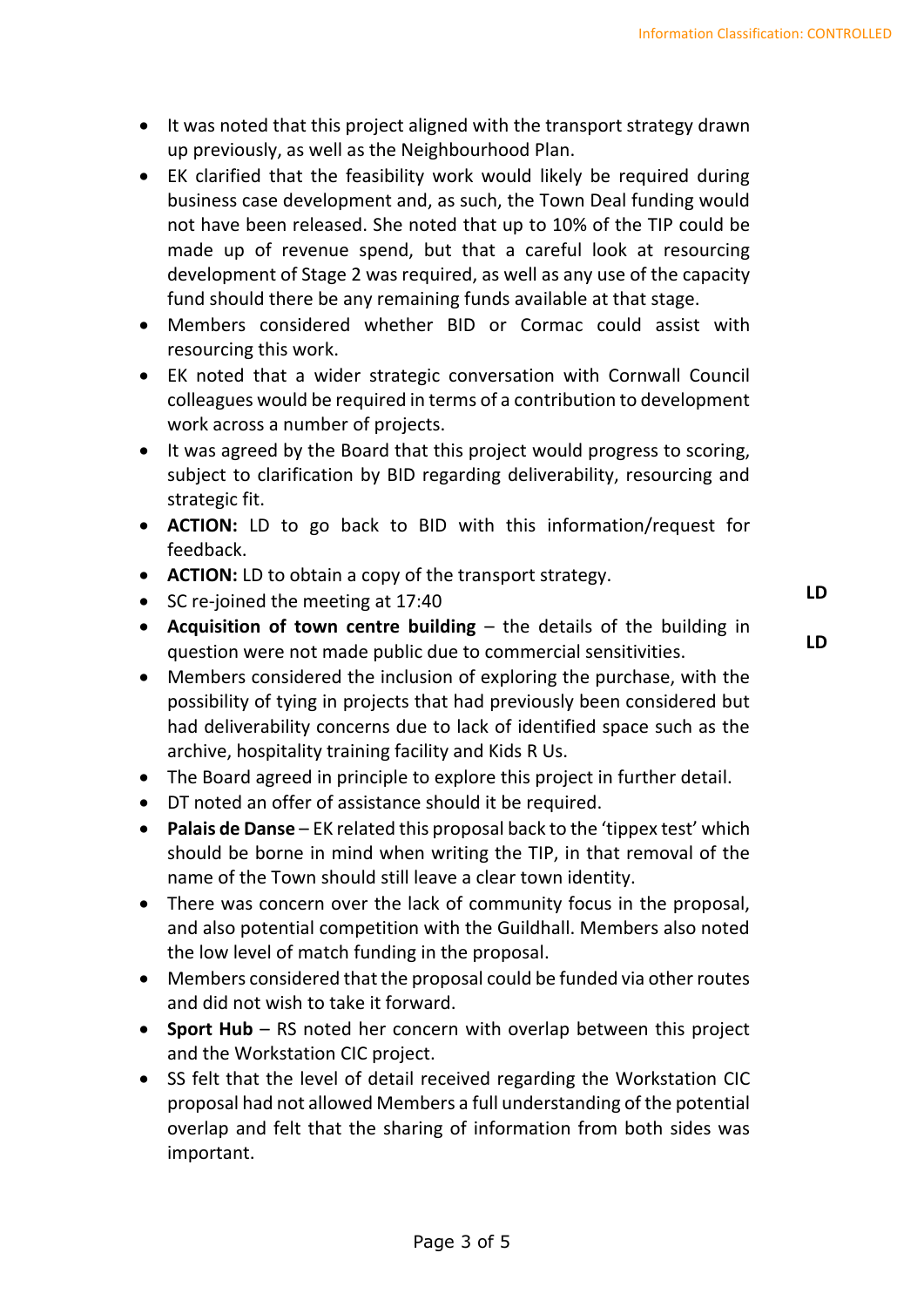- **ACTION:** LD to arrange a meeting with Workstation CIC to discuss the Sports Hub proposal, inviting the Board so that all interested parties could attend.
- SS enquired as to whether RS could provide a business case regarding the Workstation CIC for that meeting.
- **Project list** in terms of the overall project list, Members considered that the 'top half' projects were a good starting point but that, until the TIP was drafted, the final list of projects was still moveable.
- As such, no proposers should be told categorically that their project would not be included, to allow for clustering and movement as the TIP themes developed.
- SS considered that PN could work with Cornwall Council to put together comms to update community on progress, and to get their feedback.
- **ACTION:** PN/officers to work up general community feedback comms.
- **Metro Dynamics Limited –** SS raised the matter of engaging Metro Dynamics Limited (MDL) to assist in drafting the TIP, as per her email the previous week.
- LD and ND left the meeting at 18:38.
- SS advised that the additional resource was required in order to produce the TIP prior to the deadline.
- Members considered the roles MDL and LD would be responsible for in terms of TIP development.
- EK noted MDL's track record of producing robust evidence data and that they have a lot of information at their fingertips.
- PW advised that he would have an offline discussion with LD in terms of any change in working hours to allow for this arrangement and would liaise with SS to resolve this discussion.
- There were concerns over the current level of the capacity budget, but Members considered this to be an investment to support LD in producing a high quality TIP.
- PW noted that officers were currently looking at the possibility of providing additional funding to assist with feasibility studies.
- It was agreed to engage Metro Dynamics Limited at a total cost of £24,900 to provide assist with drafting of the TIP.
- **PW / LD**
- **ACTION:** PW to discuss arrangements with LD.
- **ACTION:** LD/PW to progress with MDL procurement.
- LD and ND re-joined the meeting at 18:56.

# **5 Delegated Fund**

• LD advised that she had spoken with CDC to establish their capability in this regard. She noted that this was alongside the work LT had undertaken on this item.

**PN / LD**

Page 4 of 5